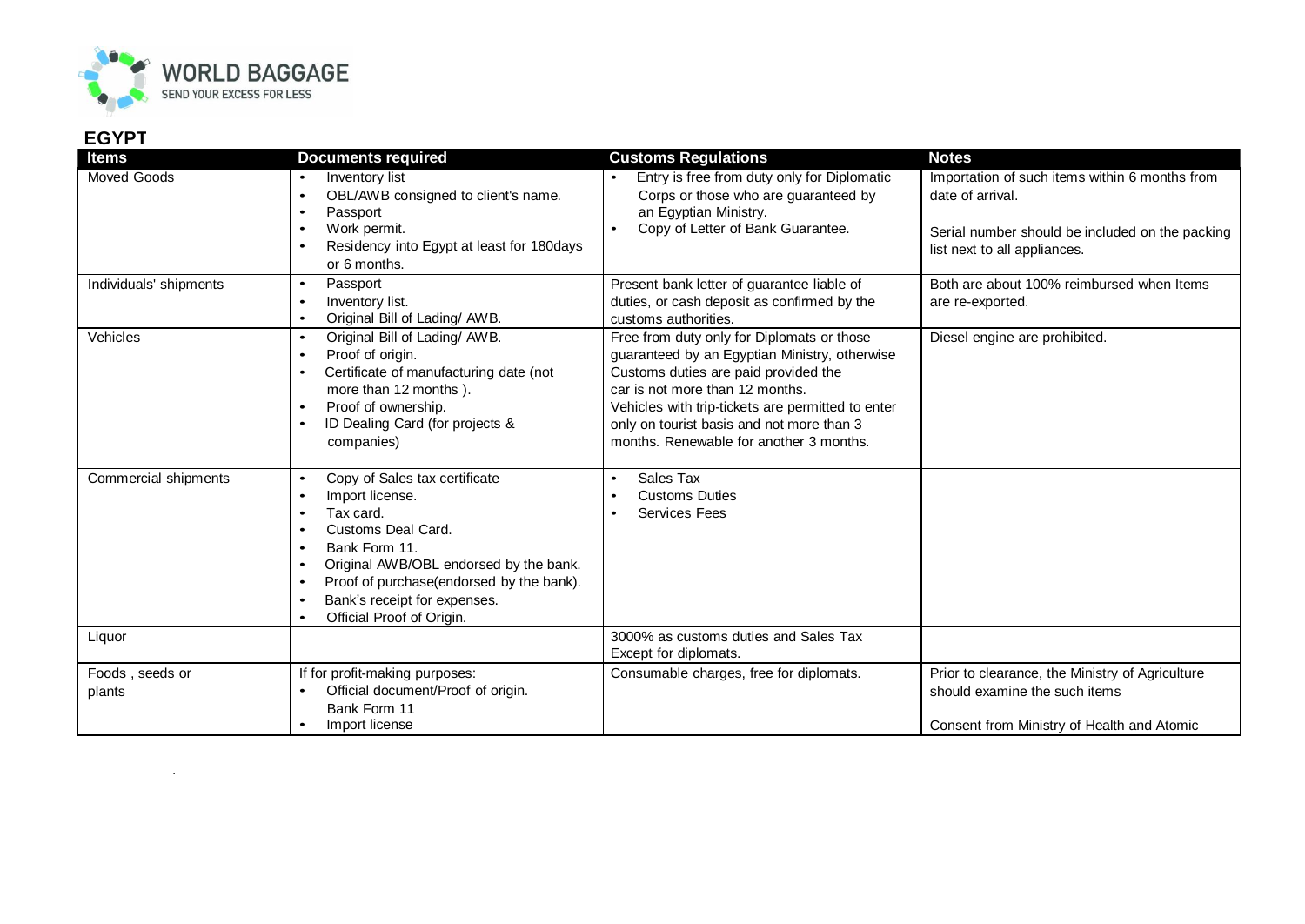

## **EGYPT**

| <b>Items</b>                     | <b>Documents required</b>            | <b>Customs Regulations</b>                                                      | <b>Notes</b>                                   |
|----------------------------------|--------------------------------------|---------------------------------------------------------------------------------|------------------------------------------------|
|                                  | Proof for manufacturing date on each |                                                                                 | Energy.                                        |
|                                  | container with:                      |                                                                                 |                                                |
|                                  | Name of consignee.                   |                                                                                 |                                                |
|                                  | Name of Shipper.                     |                                                                                 |                                                |
|                                  | Product name.                        |                                                                                 |                                                |
|                                  | Tax card                             |                                                                                 |                                                |
|                                  | Customs Card Number.                 |                                                                                 |                                                |
|                                  | Product expiry date.                 |                                                                                 |                                                |
|                                  | Sales Tax Certificate.               |                                                                                 |                                                |
|                                  | Radiation Certificate.               |                                                                                 |                                                |
| Video tapes, records             |                                      | Prior to clearance of shipment, Censorship                                      |                                                |
| and CDs, cassettes               |                                      | Department must conduct inspection                                              |                                                |
|                                  |                                      |                                                                                 |                                                |
| Printer and scanner              | Catalogue.                           | Must be permitted by the Ministry of Interior.                                  | Office Jets & Work Stations are not allowed to |
|                                  |                                      |                                                                                 | enter into the country.                        |
|                                  |                                      | Serial number should be included on the packing                                 |                                                |
|                                  |                                      | list next to all appliances.                                                    |                                                |
| Satellite receivers and          | Catalogue.                           | Must be permitted by the Ministry of                                            |                                                |
| Fax machine                      |                                      | Telecommunications.                                                             |                                                |
|                                  |                                      |                                                                                 |                                                |
|                                  |                                      | Serial number should be included on the packing<br>list next to all appliances. |                                                |
| Telephones, digital satellite    |                                      | Prohibited.                                                                     |                                                |
| receivers and decoders           |                                      |                                                                                 |                                                |
| Books and paintings              |                                      | Prior to clearance, the Ministry of Culture                                     |                                                |
|                                  |                                      | must conduct inspection                                                         |                                                |
| Weapons                          |                                      | Not allowed if without license.                                                 |                                                |
| Drugs, medical drugs in large    |                                      | <b>NOT ALLOWED</b>                                                              |                                                |
| quantities, narcotics,           |                                      |                                                                                 |                                                |
| rebellious literature and films, |                                      |                                                                                 |                                                |
| Pornographic materials           |                                      |                                                                                 |                                                |